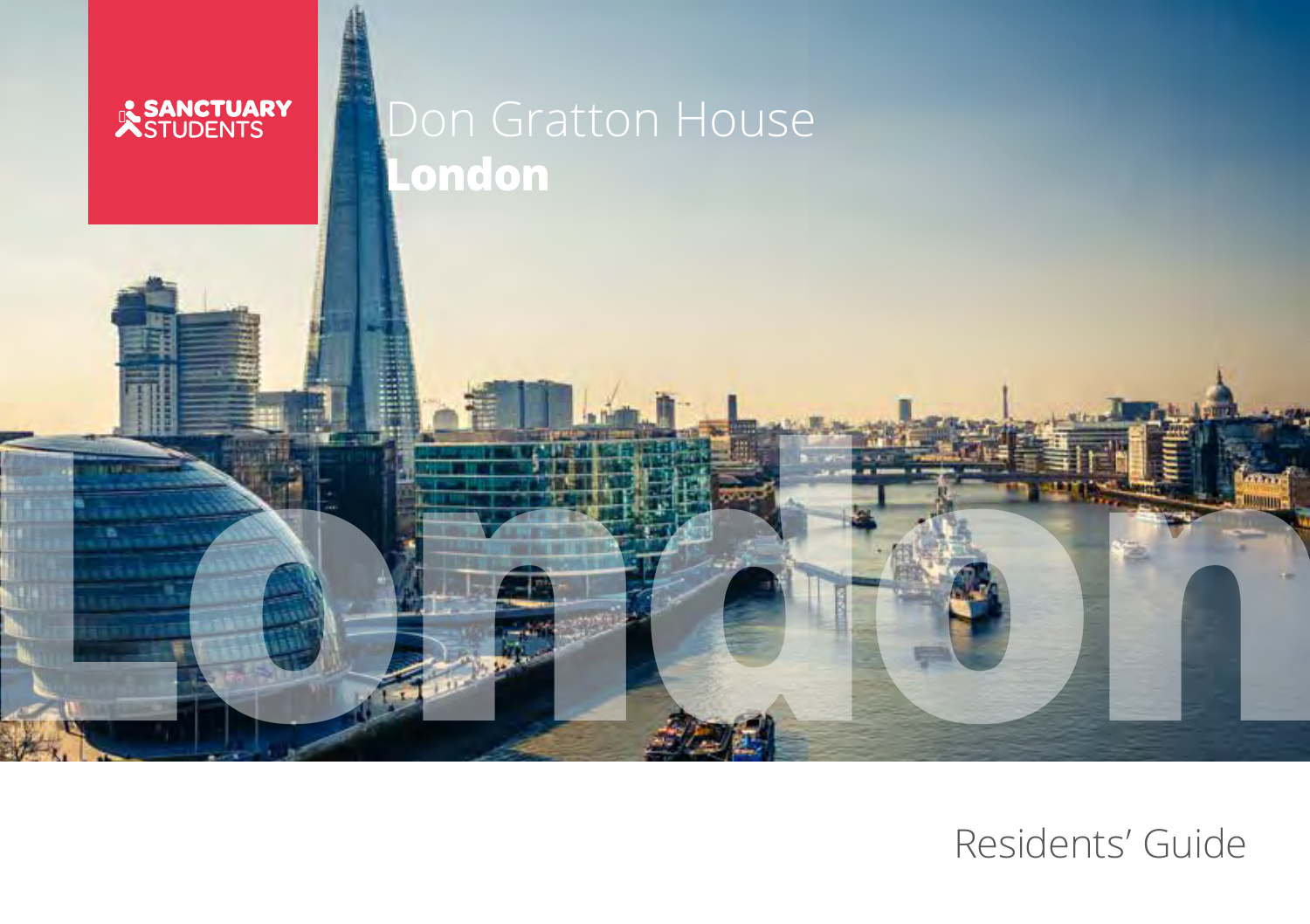

## **Contents**

| Welcome                           | 3  |
|-----------------------------------|----|
| Arrival day                       | 4  |
| Your space                        | 6  |
| Shared facilities                 | 8  |
| Communal living and pastoral care | 12 |
| Personal conduct                  | 14 |
| Useful procedures                 | 16 |
| Keys, safety and security         | 18 |
| Fire safety                       | 20 |
| Before you leave                  | 22 |

Firstly, thank you for choosing Don Gratton House to call home this year; we want to ensure you get settled in as quickly and easily as possible. This booklet should help as it contains everything you need to know about living here. You will find answers to many of our frequently asked questions including reporting repairs, communal living advice, personal safety information and – most importantly – how to keep your new home clean and tidy.

Remember to keep this guide in a handy place in your room and we are here to help you and we hope your time with us is an enjoyable one.

If you have any questions or concerns about the residences during your stay, please get in touch with the on-site team. You can do this by popping to reception , giving them a call or sending an email.

T: 0300 123 5050 - choose option 3 then option 1 then option 3 E: DonGratton.House@sanctuarystudents.com

# Welcome

#### Hello and welcome to London!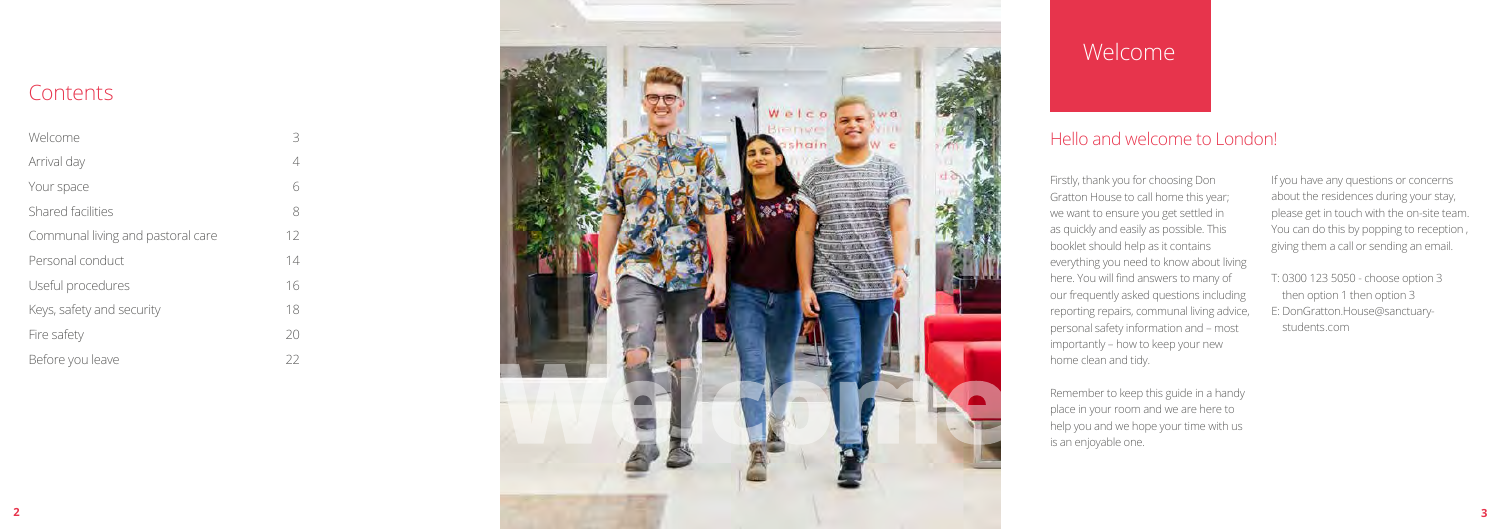# Arrival

day arrived and collected your keys.<br>Now have now arrived and collected your keys.<br>In the collected your keys you received a welcome pack with your keys you received a welcome pack with the perty ou star<br>In the collected y With your keys you received a welcome pack which includes maps, your new mailing address and lots of other useful information to help get you started.

#### Inventory

Now you have checked in, before you start to unpack take some time to fill out the inventory form and aim to have it completed and returned to our on-site team within 48 hours of arrival.

The inventory lists all the items you should find in your room and shared common areas. This is your opportunity to make note of any damaged or missing items, so it's important you take some time to complete this.

**Note:** By not completing the inventory, you may be liable for the cost of repairing or replacing any damaged or missing items when you leave. We try to ensure everything's in good working order

ready for when you move in, but unfortunately things do break from time to time. If you come across any maintenance issues on your arrival, please do not list them on your inventory as these may take a few weeks to process. Instead pop in and see the team on reception, give them a call or send an email:

T: 0300 123 5050 E: DonGratton.House@sanctuary-students.com Reception opening hours: 8am-8pm, Monday to Friday

# Arrival day

**4**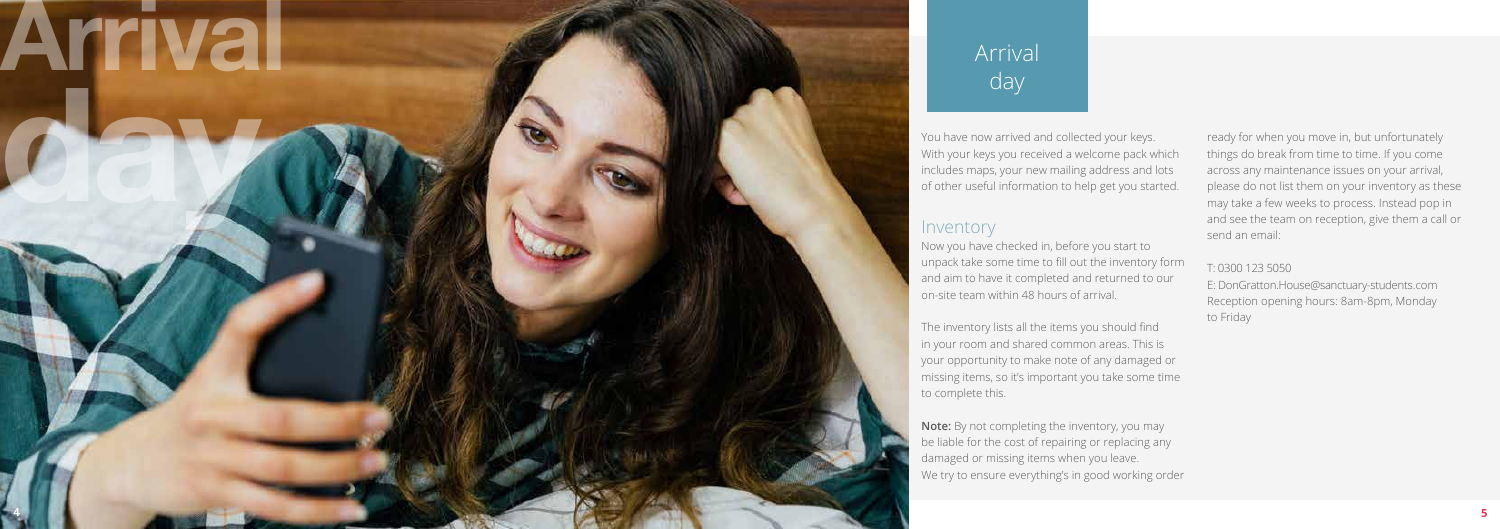Your room is all set up ready to be filled with all your favourite home comforts, so please do not attempt to move any furniture or add any large items of your own. Remember to use your inventory to check all items of furniture are in place and in good condition. If you find any items are missing or damaged, please get in touch with reception.

#### Posters

We want you to make your room feel like home, but please only use the provided pin boards for any posters you would like to display. Please do not use any fixings that may damage the bedroom or communal walls, including blue or white tack, tape, pins or nails.

If you plan to watch live TV or BBC iPlayer on a television, mobile phone, tablet or laptop, you will need a TV licence. Visit www.tvlicensing. co.uk for more information.

**Note:** Any necessary redecoration needed when you leave will be charged to you.

#### **Smoking**

Smoking is only permitted outside the building in designated areas. Please observe the signs to ensure you are smoking in a designated smoking areas and dispose of cigarette butts appropriately.



#### TV licence

# Your space

#### **Furniture**

#### Heating and hot water

Hot water is available 24 hours a day, 365 days a year. Please note at peak times (8am-10am and 6pm-8pm) the temperature may be affected. Please let us know if the water is too hot or cold for you.

Bedrooms and kitchens are fitted with an electric panel heaters which are switched on 24-hours a day but you can control the temperature. They turn off every few hours to save energy. Please check your kitchen noticeboard for further user instructions.

#### Pets

Sorry, we do not allow pets to be kept on-site, except guide dogs and hearing dogs.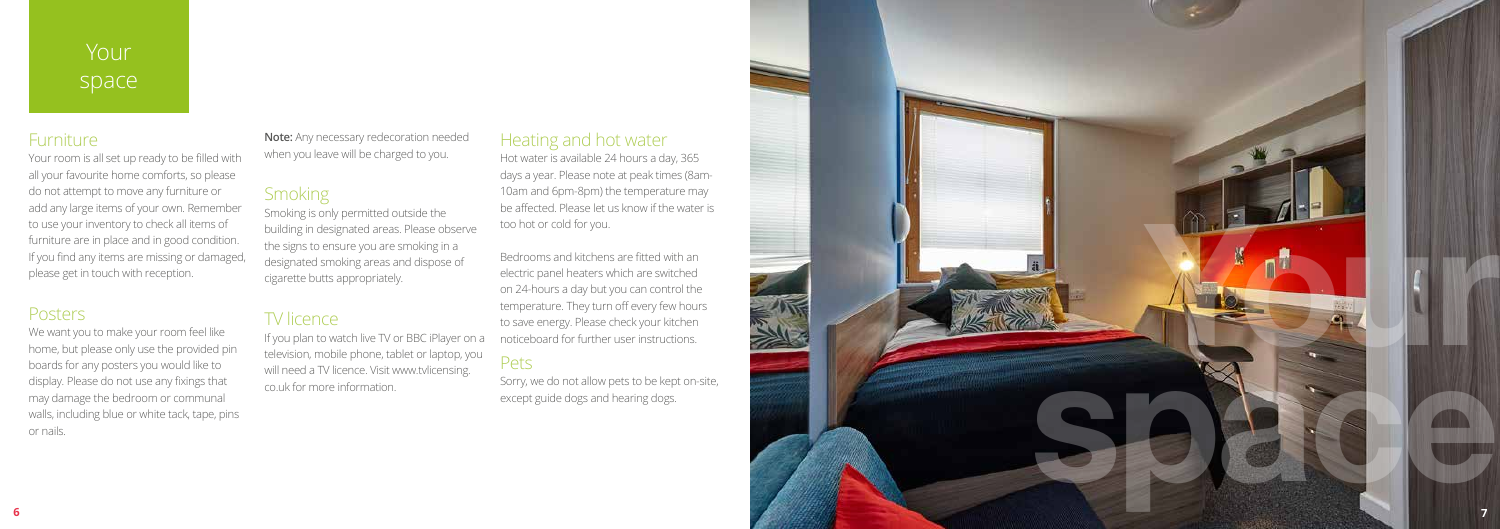Reception is located in block A and is open between 8am-8pm, Monday to Friday. The on-site team can be contacted in person or by telephone and email.

- T: 0300 123 5050 choose option 3 then option 1 then option 3
- E: DonGratton.House@sanctuary-students. com
- You can also find us on Facebook.

Out of hours, reception is covered by security officers. Should you have any maintenance issues outside of our reception opening hours, you can report them to the security officers, however if it is an emergency please call the 24-hour site number.

The laundry room is located on the ground floor in block A, next to the Residents' Lounge and is open **between 8am and 11pm**. Washing machines and tumble dryers are card operated. Cards are available in reception and charges, information on how to top up your card and instructions are displayed within the room.

**Emergency T:** 07766 443 702

# **Shared** facilities

#### **Reception**

We cannot provide storage facilities on-site, however, if you ask at reception we can advise on local storage facilities.



If you have any problems with the laundry, please contact your on-site team. Alternatively, you can call the laundry company directly using the number displayed on the posters.

Please keep the laundry room clean and tidy and remove your laundry as soon as the cycle has finished so the machine is free for others to use.

**Note**: We cannot be responsible for any loss or damage to your laundry.

#### Internet

Wi-Fi is available throughout the building and you will also find an Ethernet connection point in your room. You can pay to upgrade your connection speed.

#### **Storage**

#### Post

Letters will be delivered to your flat mail box and parcels will be delivered to reception. We will notify you by email when a parcel arrives for you. Please remember to bring proof of ID when collecting parcels.

Please make sure the following details are included in your address when you are having mail sent to you.

Your name Your flat and room number Don Gratton House 82 Old Montague Street London E1 5NN

#### **Laundry**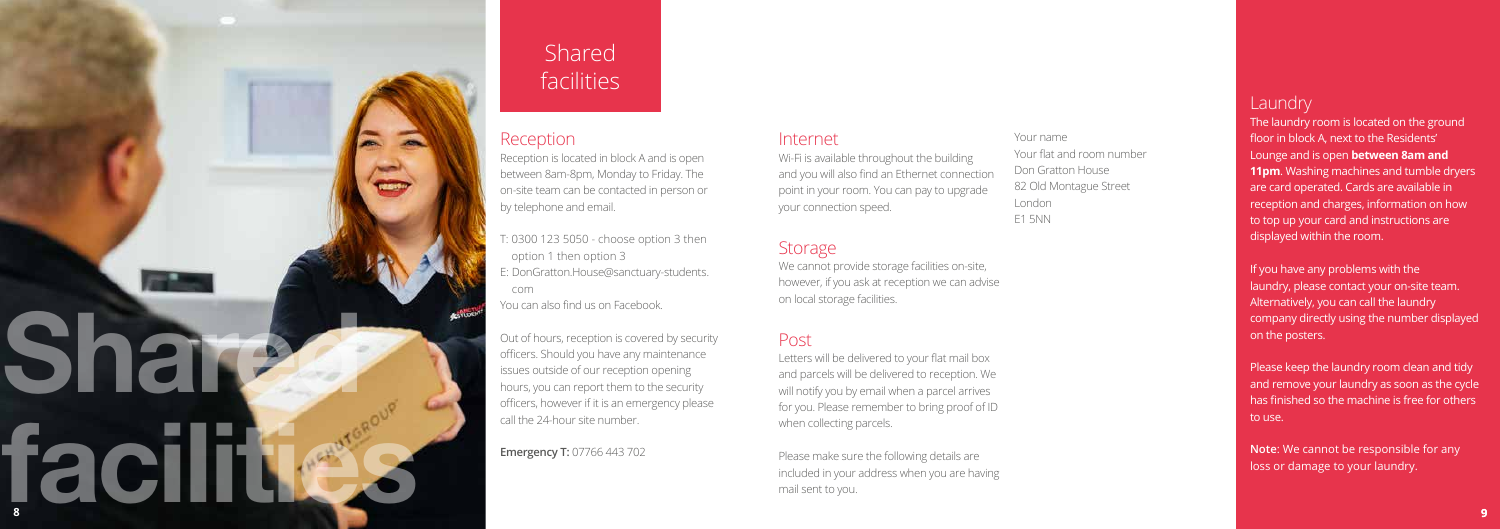# **Shared** facilities

Bins and recycling Recycling facilities are available on-site.

- Glass, paper, card, tin and plastic can be placed in the recycling bin in the kitchen
- Used ink cartridges, old phones, batteries, clothes, shoes etc. can be donated in the laundry room

Please make the most of these facilities and place everything in the appropriate containers.



**Note:** Ensure you only recycle clean, dry, grease-free items.

Everything else can be put in the large general waste or recycling bin in the lower courtyard.

Please do not flush any items other than toilet paper down the toilet. Please wrap up razors,

condoms and sanitary items and place them in the bin.

#### Bikes

Bicycles can be kept on-site in designated areas. Please do not keep bikes in your flat or anywhere they may block stairwells or emergency exits. Please use a lock to secure your bike.

You will need to register your bike with us at reception, any unregistered bikes will be removed and may be disposed of without notice. Compensation will not be offered under any circumstances.

**Note:** Please push your bike in and out of the residence to avoid accidents. **Top tip:** Register your bike with the police by visiting www.bikeregister.com/ and visit www.tfl.gov.uk/roadusers/cycling/14808.aspx for more information. space.

#### **Parking**

Parking is only available for blue badge holders with prior written consent. We do not accept responsibility for loss or damage to vehicles or property when parked on-site. Please ask for information about alternative parking nearby.

#### Vending machines

Vending machines can be found in the laundry room.

#### Residents' lounge

Located on the ground floor in block A, you will find a TV with Netflix as well as study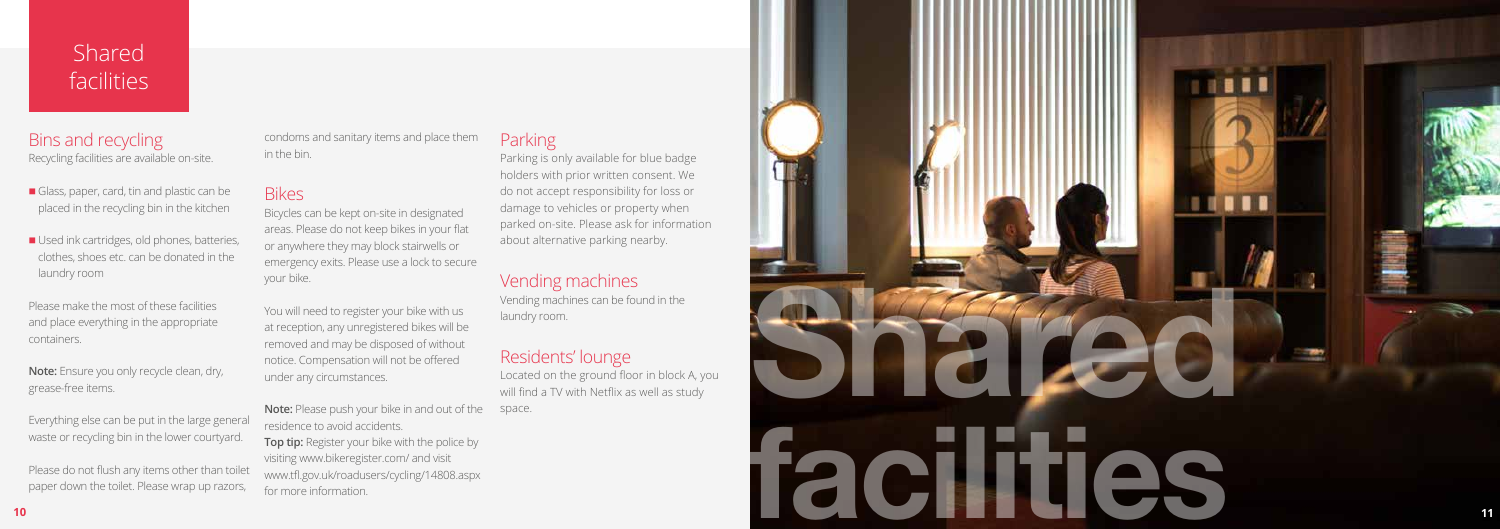# Communal living and pastoral care

By following these simple codes of conduct you are sure to avoid tension with your flatmates and will also help make your time with us enjoyable.

#### Respect

Always treat others as you would like to be treated. Be respectful of each other's differences and lifestyles and talk about any problems openly. Be considerate of each other's living space and let your flatmates know if you are having guests over.

If you are having problems, please contact us.

#### Noise

Please be mindful of those who are trying to sleep and study and try to avoid doing the following:

- Letting doors slam when entering or leaving
- Talking, shouting or laughing loudly, especially in corridors and communal areas
- Loud music
- Any loud noise between during quiet hours (11pm-8am, Sunday to Thursday and 11pm-9am, Friday and Saturday)

Of course we want you to go out and have fun, but remember noise can be really irritating for someone trying to sleep or study.

## Food

Food theft can have a damaging effect on relationships within your flat. In the few days following your arrival, agree between yourselves if you will have any communal food items. Remember to ask permission before you borrow anything and check with your flatmates before throwing their food away. Try to avoid buying large quantities of food in one go to make sure everyone has enough storage space.

#### Looking after yourself

Register with a doctor (GP) as soon as you can. For details of local practices visit www. nhs.uk/service-search/GP/locationsearch/4. For minor illnesses you can visit any local pharmacist. Please ask at reception for details of the nearest hospital. Our team are on hand to provide confidential support and advice on topics including mobility needs, homesickness, issues with your flatmates and financial worries. If we can't help, we will know someone who can.

## Emergencies and first aid

In a medical emergency call 999 immediately providing the full postal address. Please notify reception so the emergency services can be directed to the correct room.

For police non-emergencies, please call

101 and for medical non-emergencies please call 111.

#### Information for students with disabilities

We offer the following facilities:

- Lifts
- Easy access in and out of the building • Some rooms have flashing lights and a sounder if the alarm activates
- Portable vibrating pads for those with hearing difficulties Please come and talk to us about your needs and requirements such as needing a personal evacuation plan.

## Culture shock

Leaving home can be stressful, but many people will feel the same – talk to them about how they feel. Try to meet new people on your course or in your flat and find out about different social activities at Freshers' Fairs or the Student Union website. Keep in contact with people you are familiar with, have familiar things around you and either talk to us or look

in to University support services if you are struggling. The UKCISA website has more information on this.

#### Environmental care

Please help us save energy and water by switching off lights when you aren't using them, using low temperatures on the washing machine and not leaving taps running – these can make all the difference in being environmentally friendly.

#### Support and advice

Find out about your Student Union support services or visit www.nightline.ac.uk for confidential advice and support.

Drug or alcohol concerns? Visit www. talktofrank.com – do not assume you (or your friends) know all the facts.

If something is troubling you and you need someone to talk to The Samaritans have a phone helpline, visit www.samaritans.org for more information.

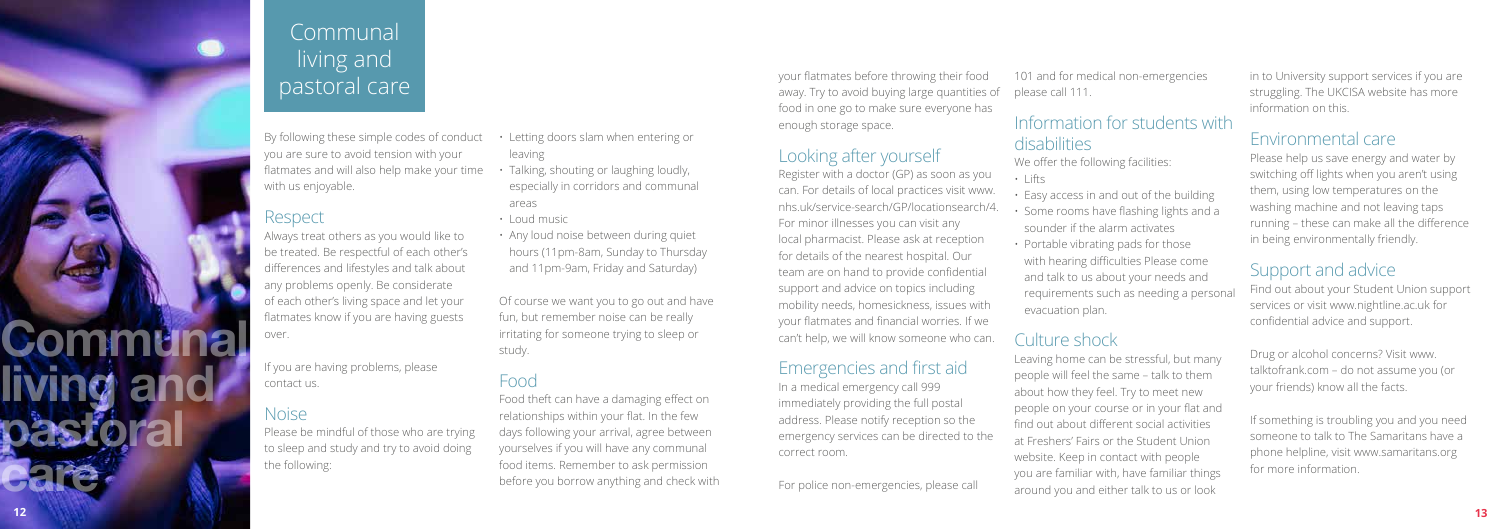- 
- 
- 

# Personal conduct

We want to ensure all our residents live in pleasant, safe and secure surroundings.

We want all our residents to enjoy their time here with us, so check out our occupancy agreement where you will find terms and conditions which should help. Remember to be respectful when interacting with fellow residents and staff.

If your behaviour is deemed unacceptable, you may jeopardise your occupancy agreement.

It's important you're aware of behaviour that breaches your occupancy agreement. It includes but is not limited to:

- Illegal drug use
- Alcohol related misconduct
- Entering the roof or parapet areas
- Smoking inside or undesignated areas

• Threatening or abusive behaviour

Please refer to your occupancy agreement for more information.

If you're aware of any misconduct please report this to the on-site team or security. You can also contact the police as a last resort.

**Top tip:** Draw up a cleaning rota for the kitchen early on so everyone knows their responsibilities and your flat remains a pleasant and hygienic place to be. Think about vacuuming, taking the bins out and wiping surfaces.

We reserve the right to confiscate any items that are not permitted or we deem hazardous. Any confiscated property will be logged, stored safely and returned on your departure from the residence.

#### Cleaning

The communal areas of your flat will be cleaned on a weekly basis, however you are responsible for keeping your flat clean and tidy. Please ensure you take responsibility for your own washing up and put things away.

At least once a term we will inspect your bedroom, kitchen and bathroom facilities. There may also be bedroom inspections if the level of cleanliness is unacceptable, we will instruct agency cleaners to clean your flat and you and your flatmates will be responsible for covering the cost.

Your flat has a vacuum cleaner, mop and bucket,please only store these in your flat kitchen.

If the vacuum cleaner is broken as a result of misuse, the replacement cost may be charged back to you and your flat mates.

Please remember to replace the bag once full. Where accidental spillages occur and are reported straight away, we will assist with cleaning free of charge. Please note you may be charged for damages caused by unreported spillages.

Please also keep outdoor areas clean and tidy and take any rubbish with you.



- Wipe the hob after each use and clean with hob cleaner weekly
- Use soapy water to clean kitchen wall tiles, then wipe down
- Cover food before microwaving and wipe inside and outside regularly
- Cook food in a dish or tray and clean the bottom of the oven and grill pan regularly
- Throw away out of date food and wipe doors and shelves with a cloth – keep the fridge/freezer dial on the middle number to avoid ice build up
- Wipe the worktop after each use and clean with hot soapy water weekly
- Don't leave rubbish lying around, empty the bin regularly and use a bin bag
- Clean up any spillages straight away to avoid stains
- Report any blocked drains to reception
- Mop the vinyl floor and vacuum the carpet weekly
- To avoid infestation from rodents or insects, keep your flat clean and tidy and contact reception immediately if an infestation occurs.

#### Kitchen cleaning tips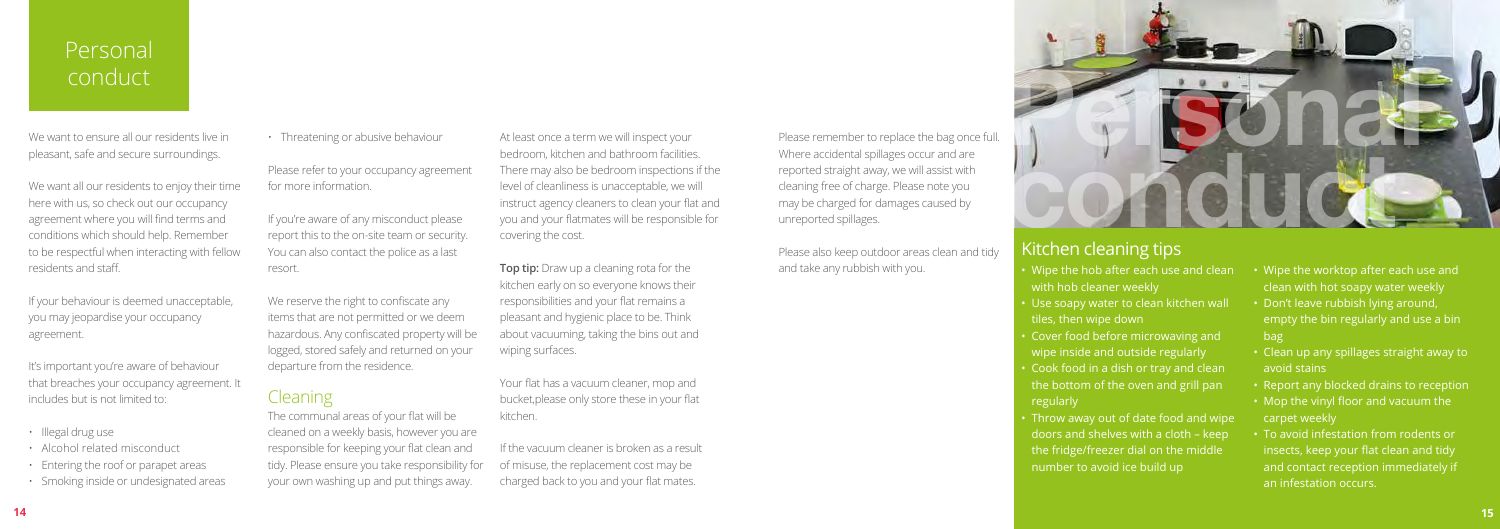# Useful procedures

#### Reporting repairs

We ask that you take responsibility for reporting any repairs or breakages that you come across. Any emergency or health and safety issues should be reported to reception immediately.

Our on-site team look after the day-to-day repairs and our trusted contractors cover major repairs. Report any repairs at reception, over the phone or fill out the Report a Repair form on our website. If you would like an update on the progress of a job, please contact reception but please be patient as this may take time.

We may visit you after a repair to make an assessment of the repair quality. Call the 24-hour number below in an emergency such as major power failure or flooding.

#### **Emergency T:** 07766 443 702

#### Paying your rent

The easiest way to pay is by a Recurring Card Payment (RCP). We will use the card details you provided when you accepted your contract for rent payments. Your payment plan and the dates your rent will be taken can be found in your tenancy agreement or in the email from us regarding your guarantor's documents.

**Note:** Should your card details change due to changing banks or receiving a new card, please remember to speak to a member of our on-site team.

Students unable to set up an RCP can contact reception who can help. International students without a suitable UK guarantor must pay in one installment before the tenancy begins. For any concerns, please contact the on-site team.

#### Moving rooms

Should you wish to move rooms or move into a vacant room in a friend's flat, administration charges will apply and is subject to availability and suitability.

#### Damages

Please note any damages caused by misuse will be charged to the students responsible. Damage to communal areas will be split between you and your flatmates (or all students living on a floor or in a block where appropriate) unless the person responsible comes forward or we can identify the person responsible on CCTV. Please ask for indicative prices, you won't be charged for damages resulting in fair wear and tear.

#### Visitors and guests

Please feel free to bring your friends and family over. It's important you sign any visitors in at reception when they arrive. Guests can stay in your room for up to three consecutive nights in any seven night period. Lending of rooms (subletting) or keys is strictly prohibited. You are responsible for all guests and must accompany them at all times while on-site. Under-18s must not stay overnight. If you do not tell us about guests you may risk losing your tenancy.

**Note:** Guests may be asked to leave if they are disturbing staff or other students or are unaccompanied. Guests must leave by the time quiet hours start unless they are staying overnight.

We have guest rooms available in London for overnight stays, please ask for more information.

#### **Complaints**

We always do our best to provide an outstanding service, however we do recognise that sometimes things can go wrong. Please contact reception and we will try to reach a solution. If this doesn't work, we have a formal complaints procedure that you can follow.

## Confidentiality and privacy statements

Here at Sanctuary Students, we take your data privacy seriously. We gather your data when you fill in a form on our website, send us an email, give us a call or live in one of our student properties to make sure we give you the best possible experience.

Our privacy statements explain why we collect your data, what we do with it, how we store and share it.

We collect different sets of data at different stages of your relationship with us, meaning we have a privacy statement for each stage. Read our privacy statements to find out more at https://www.sanctuary-students.com/ privacy-statements

## Equality and diversity

We promote equality, diversity and human rights through our Fairness for All policy. Please contact us to request a copy.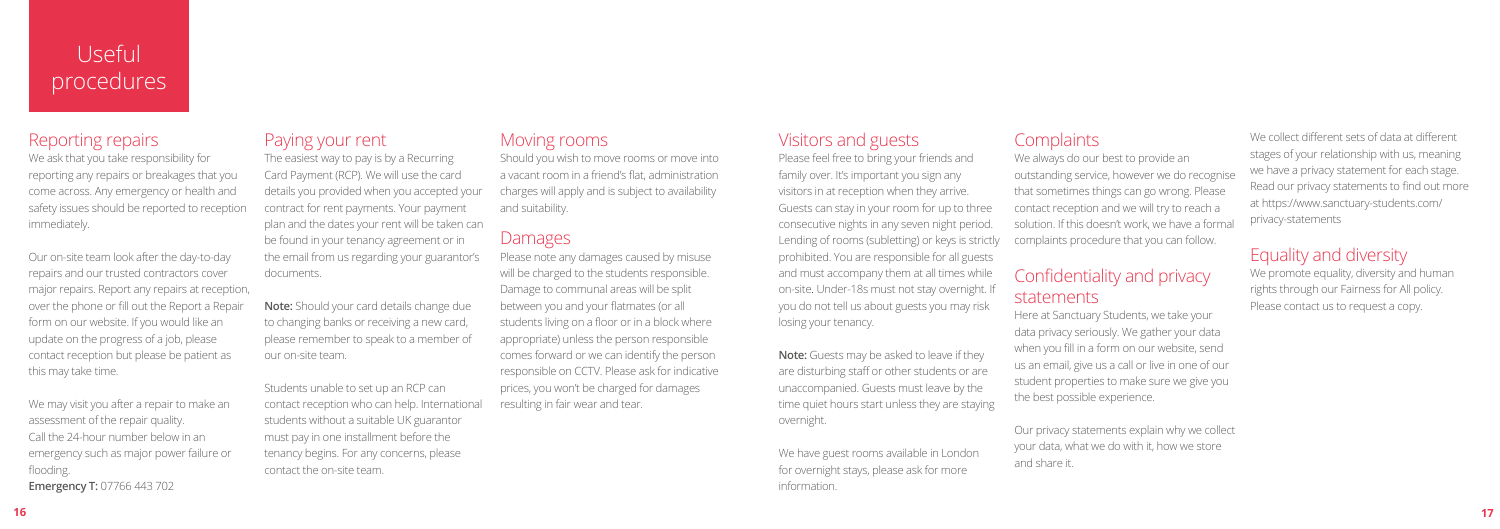When using electronic equipment:

# Keys, safety and security

#### Keys

You have been issued with keys for your flat and room and a swipe card to get in and out of the building, please keep these with you at all times. If you lose your keys or swipe card please contact reception straight away so we can block the lost card to prevent misuse and replace them for you, there is a charge to cover the replacement and change of locks if required.

Look after your keys and never attach your address to them. If a member of staff sees a door unlocked, they will lock it.

#### **Security**

**Top tip:** Name your belongings so they can be identified by the police if they are lost or stolen.

Don't let anyone through the doors or allow someone to follow you in who you don't know, please do not lend your keys to anyone. Always lock doors and windows when you go out and at night. Please do not tamper with window restrictors and use the safety

#### catch where available.

Sanctuary Students cannot be responsible for the loss, damage or theft of your possessions. If you have a laptop or other expensive, portable equipment, make sure it is kept hidden and secure. Money and valuables should never be left unattended in public areas.

**Top tip:** Have a written copy too in case your phone gets stolen.

If you see anything suspicious, please report it. We have 24 hour CCTV monitoring systems in place.

#### **Insurance**

Please read the policy of our insurance provider carefully. Many of your personal possessions will be covered in certain

circumstances such as theft, but others may only be covered up to a certain value so check and upgrade your policy where needed. Alternatively you can take out your own insurance with a provider of your choice.

#### Carrying cash

If you're travelling from overseas with large amounts of cash, please deposit this in a bank as soon as you can as we are unable to provide safes or lockers for your room.

#### Personal safety

Be mindful at all times. Plan your journeys in advance and let your friends know where you're going. Avoid poorly lit and remote areas at night and keep valuables hidden. Program any security numbers or emergency contacts into your phone so you have them with you at all times.

#### Absences

If you are going to be away for more than one week, please let your flatmates know and sign out at reception..

#### **Accidents**

If you have an accident on-site or notice anything dangerous or unsafe, please let us know straight away.

Electrical safety Don't put yourself or your flatmates at risk and ensure your electrical equipment is safe to use. You will be responsible for accidents resulting from faulty equipment or equipment that falls short of European or British safety standards.

Check for visible signs of damage before using electronic equipment, if in doubt do not use it and use a label to inform others not to use it either. Inform the owner or contact reception if it's equipment supplied by us.

Bar extensions with more than four sockets will be confiscated due to the possibility of overloading the circuit.

- 1) Always follows the manufacturer's instructions
- 2) Don't overload electrical sockets
- 3) Don't use makeshift wiring if it's faulty, replace it
- 4) Do not leave switched on electrical items unattended
- 5) Disconnect equipment not being used
- 6) Switch off and disconnect faulty equipment immediately
- 7) Don't run cables under carpet or rugs and don't put flammable materials on or near electrical equipment

We reserve the right to confiscate nonpermitted items or anything deemed hazardous which can be collected upon your departure from the residence.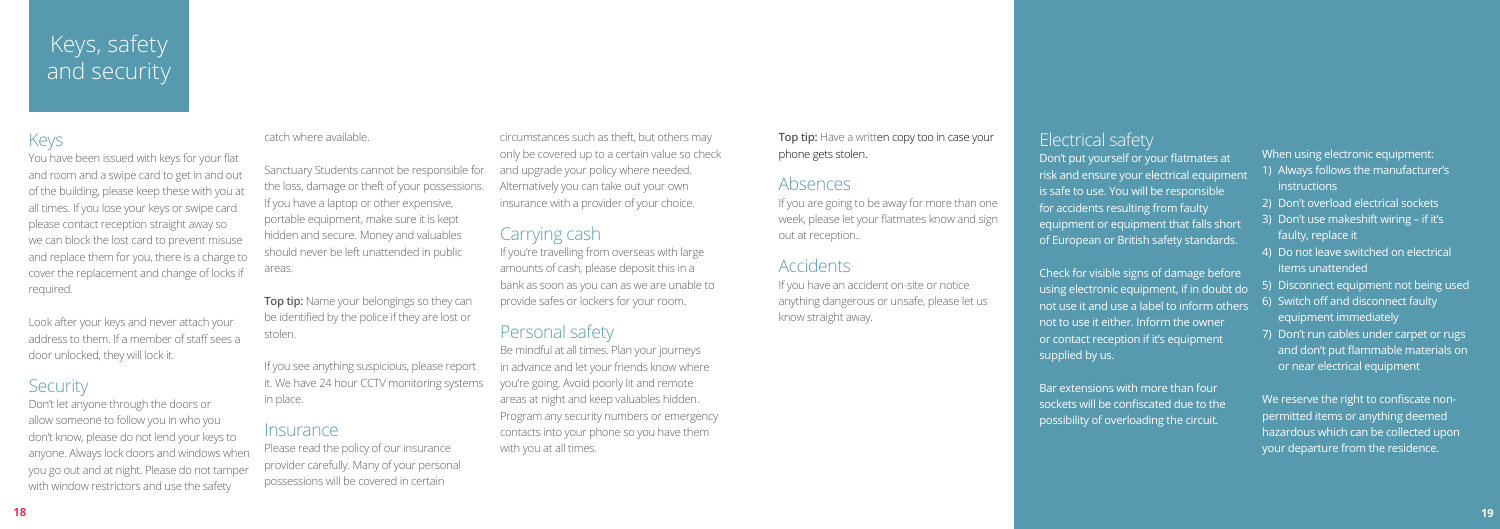## Fire safety

Your building, flat and bedroom are protected by a fire and smoke alarm system; however you must observe the following guidelines to reduce the risk of fires happening.

- 1) Never burn candles, oil burners, tea lights, joss sticks or anything with a naked flame or exposed heat source – these are dangerous and banned from the accommodation
- 2) Do not cover your room heater at any time
- 3) Don't leave cooking unattended and switch off appliances after use
- 4) Don't cook using dirty grill pans or hob
- 5) Don't put anything metallic in the microwave
- 6) Take extra care when cooking after a night out
- 7) Don't prop fire doors open
- 8) No portable or personal heaters allowed including electric blankets
- 9) Chip pans, deep fat fryers, barbecues, gas appliances and plug in air fresheners are a fire hazard and banned from the accommodation 10) Electronic cooking equipment is not allowed in your bedroom, including kettles and toasters.

**Note:** Any banned or unsafe items may be removed without warning.

## Fire drills

Fire alarms are tested every week, usually on a Wednesday afternoon. Fire drills are a legal requirement and are held at least twice a year. On hearing the alarm you must evacuate the building immediately. Familiarise yourself with the fire action notices, evacuation routes and assembly point.

#### **On discovering a fire:**

- 1) Sound the alarm
- 2) Get out of the building
- 3) Call the fire brigade on 999
- 4) Let a member of our team know

#### **On hearing the alarm:**

- 1) Get out of the building
- 2) Close doors behind you
- 3) Don't use lifts
- 4) Don't rush or push
- 5) Meet at the assembly point (identified

on the notice on your bedroom door) 6) Do not attempt to re-enter the building until a fire officer or member of our team say it is safe to do so

#### Safety equipment

Fire fighting equipment exists for safety. Misusing fire-fighting equipment will seriously jeopardise your occupancy agreement as well as the lives of you and your neighbours. Penalties against you or you and your flatmates may be incurred if safety equipment is interfered with and may lead to criminal prosecution.

If you find any fire-fighting equipment missing or damaged, please let reception know so it can be replaced or repaired.

If your smoke or heat detectors start to beep, tell a member of our team immediately. Do not tamper with or cover

# Fire safety

detectors – they could save your life.

## Avoid false alarms!

To avoid unnecessary fire service call outs and evacuations:

- Don't tamper with detectors this may activate the alarm
- Ensure the ventilation fan is running and the bathroom door is closed during and immediately after showering
- Use a steam iron, aerosols, hair dryers and straighteners away from detector heads
- When cooking ensure extractor fans are running, windows are open and the kitchen door is closed
- Report any broken ventilation or extractor fans immediately

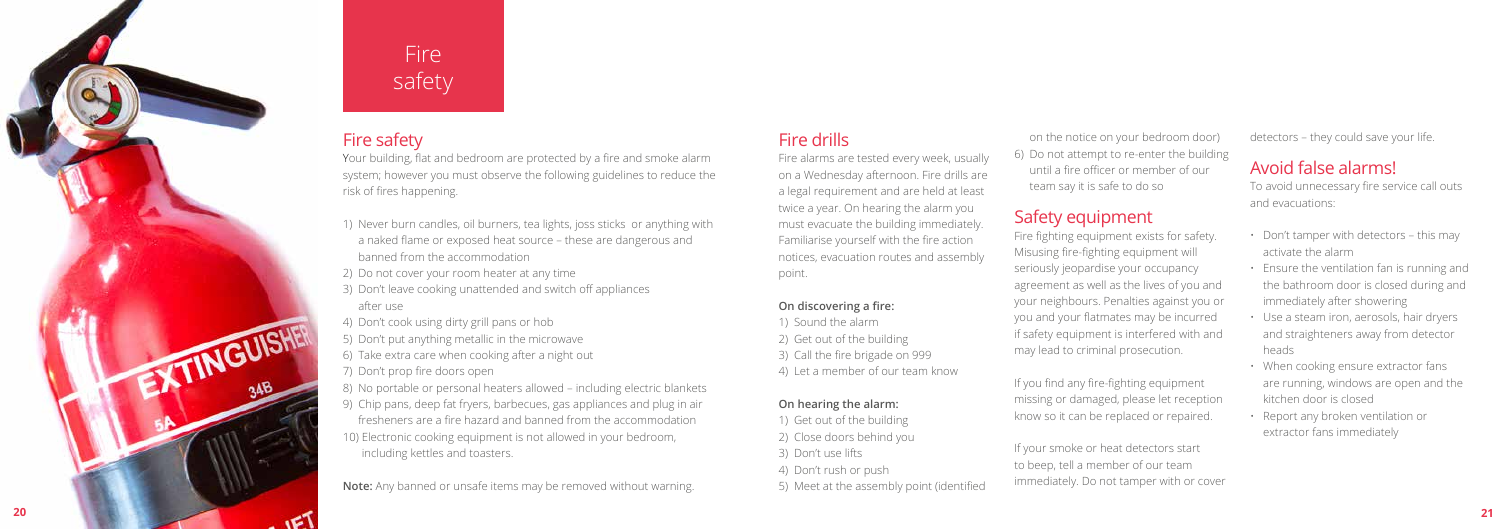# Before you leave

#### Moving out

If you wish to terminate your contract early please contact your on-site team. Your contract must be transfered to someone else and you will be charged an administration fee. If a suitable replacement cannot be found, you will continue to be responsible for paying the rent. Please refer to your tenancy agreement and ask the on-site team for more details.

#### **Before you leave us please:**

- Remove all personal goods and furniture (we may charge for anything left behind)
- Clean your room, en-suite, kitchen and corridor and empty all rubbish
- Close all windows



• Lock your bedroom door • Return all keys and swipe cards in person to reception • You should refer to your contract for details of your contractual obligations.

Don't forget to pass on your new address to your contacts as we are unable to forward mail. After your departure, we will return any items addressed to you to the sender.

Sanctuary Students operates in accordance with the ANUK Code of Practice. This provides you with the assurance that the management, safety and security of your home meets a defined set of minimum standards which are inspected regularly.